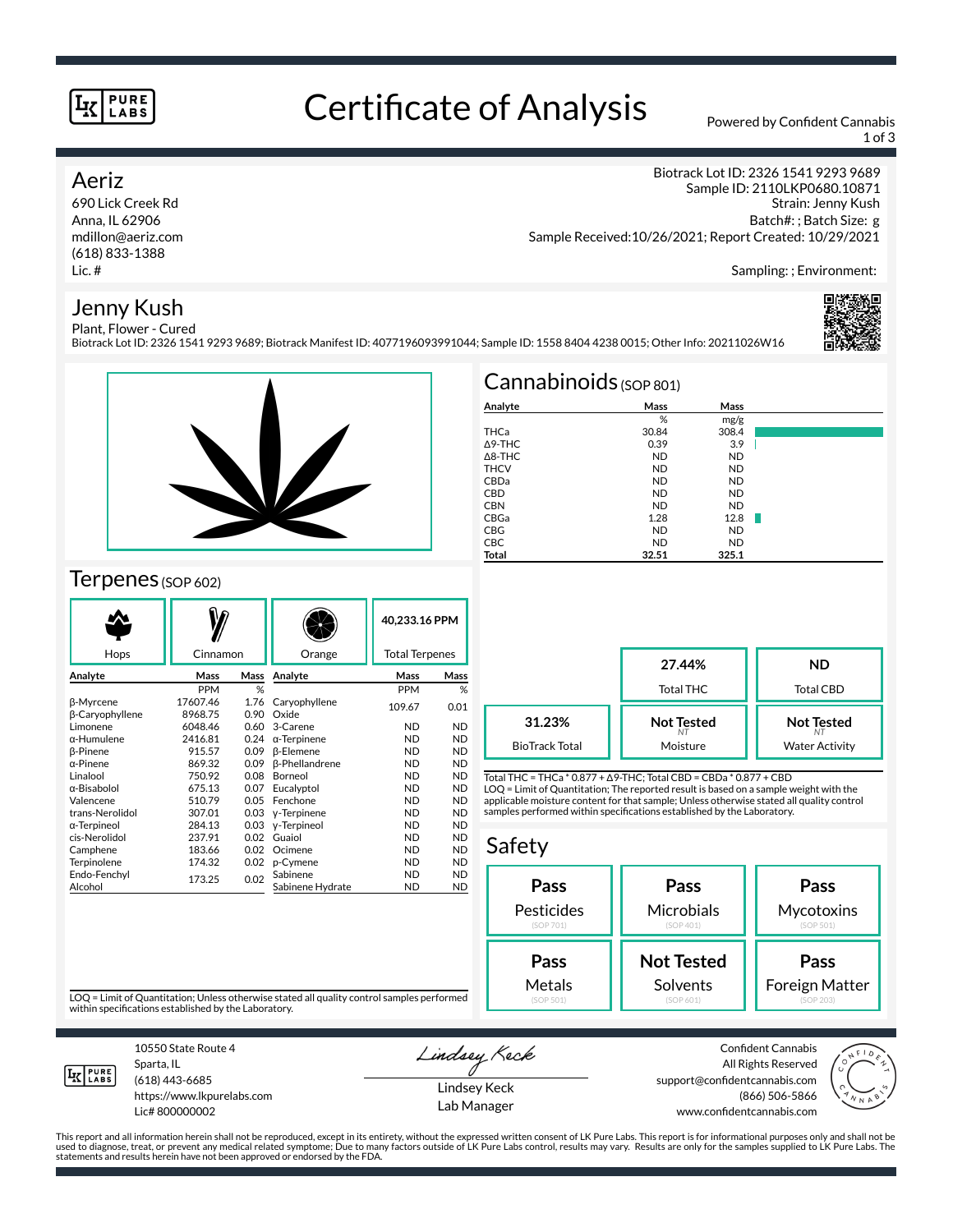#### **PURE** LABS

# Certificate of Analysis Powered by Confident Cannabis

2 of 3

### Aeriz

690 Lick Creek Rd Anna, IL 62906 mdillon@aeriz.com (618) 833-1388 Lic. #

Biotrack Lot ID: 2326 1541 9293 9689 Sample ID: 2110LKP0680.10871 Strain: Jenny Kush Batch#: ; Batch Size: g Sample Received:10/26/2021; Report Created: 10/29/2021

Sampling: ; Environment:

#### Jenny Kush Plant, Flower - Cured

Biotrack Lot ID: 2326 1541 9293 9689; Biotrack Manifest ID: 4077196093991044; Sample ID: 1558 8404 4238 0015; Other Info: 20211026W16

| <b>Pesticides</b> |     |       |      | Pass          | <b>Microbials</b>                                                                                                                                   |            |             | Pass          |
|-------------------|-----|-------|------|---------------|-----------------------------------------------------------------------------------------------------------------------------------------------------|------------|-------------|---------------|
| Analyte           | LOQ | Limit | Mass | <b>Status</b> | Analyte                                                                                                                                             | Limit      | <b>Mass</b> | <b>Status</b> |
|                   |     |       |      |               |                                                                                                                                                     | CFU/g      | CFU/g       |               |
|                   |     |       |      |               | Aerobic Bacteria                                                                                                                                    | 10000      | <b>ND</b>   | Pass          |
|                   |     |       |      |               | Bile-Tolerant Gram-Negative Bacteria                                                                                                                | 100        | <b>ND</b>   | Pass          |
|                   |     |       |      |               | Coliforms                                                                                                                                           | 100        | <b>ND</b>   | Pass          |
|                   |     |       |      |               | E. Coli                                                                                                                                             | $\circ$    | ND.         | Pass          |
|                   |     |       |      |               | Salmonella                                                                                                                                          | $\circ$    | <b>ND</b>   | Pass          |
|                   |     |       |      |               | Yeast & Mold                                                                                                                                        | 1000       | 966         | Pass          |
|                   |     |       |      |               | TNTC = Too Numerous to Count; Unless otherwise stated all quality control samples<br>performed within specifications established by the Laboratory. |            |             |               |
|                   |     |       |      |               | <b>Heavy Metals</b>                                                                                                                                 |            |             | Pass          |
|                   |     |       |      |               | Analyte                                                                                                                                             | <b>LOO</b> | Mass        | <b>Status</b> |
|                   |     |       |      |               |                                                                                                                                                     | <b>PPM</b> | <b>PPM</b>  |               |
|                   |     |       |      |               | Arsenic                                                                                                                                             |            | <b>ND</b>   | Pass          |
|                   |     |       |      |               | Cadmium                                                                                                                                             |            | <b>ND</b>   | Pass          |
|                   |     |       |      |               | Chromium                                                                                                                                            |            | <b>ND</b>   | Pass          |

LOQ = Limit of Quantitation; Unless otherwise stated all quality control samples performed within specifications established by the Laboratory.

Chromium ND<br>Lead ND

Lead **ND** Pass Mercury **ND** Pass

| Mycotoxins   |     |       |            | Pass        |
|--------------|-----|-------|------------|-------------|
| Analyte      | LOC | Limit |            | Mass Status |
|              | PPB | PPB   | <b>PPB</b> |             |
| <b>B1</b>    |     | 0.10  | <b>ND</b>  | Pass        |
| <b>B2</b>    |     | 0.10  | <b>ND</b>  | Pass        |
| G1           |     | 0.10  | <b>ND</b>  | Pass        |
| G2           |     | 0.10  | <b>ND</b>  | Pass        |
| Ochratoxin A |     | 0.10  | <b>ND</b>  | Pass        |

LOQ = Limit of Quantitation; Unless otherwise stated all quality control samples<br>performed within specifications established by the Laboratory.

LOQ = Limit of Quantitation; Unless otherwise stated all quality control samples performed within specifications established by the Laboratory.

10550 State Route 4 Sparta, IL (618) 443-6685

**LK** LABS

Lic# 800000002

https://www.lkpurelabs.com

Lindsey Keck

Confident Cannabis All Rights Reserved support@confidentcannabis.com (866) 506-5866 www.confidentcannabis.com



This report and all information herein shall not be reproduced, except in its entirety, without the expressed written consent of LK Pure Labs. This report is for informational purposes only and shall not be<br>used to diagnos statements and results herein have not been approved or endorsed by the FDA.

Lindsey Keck Lab Manager